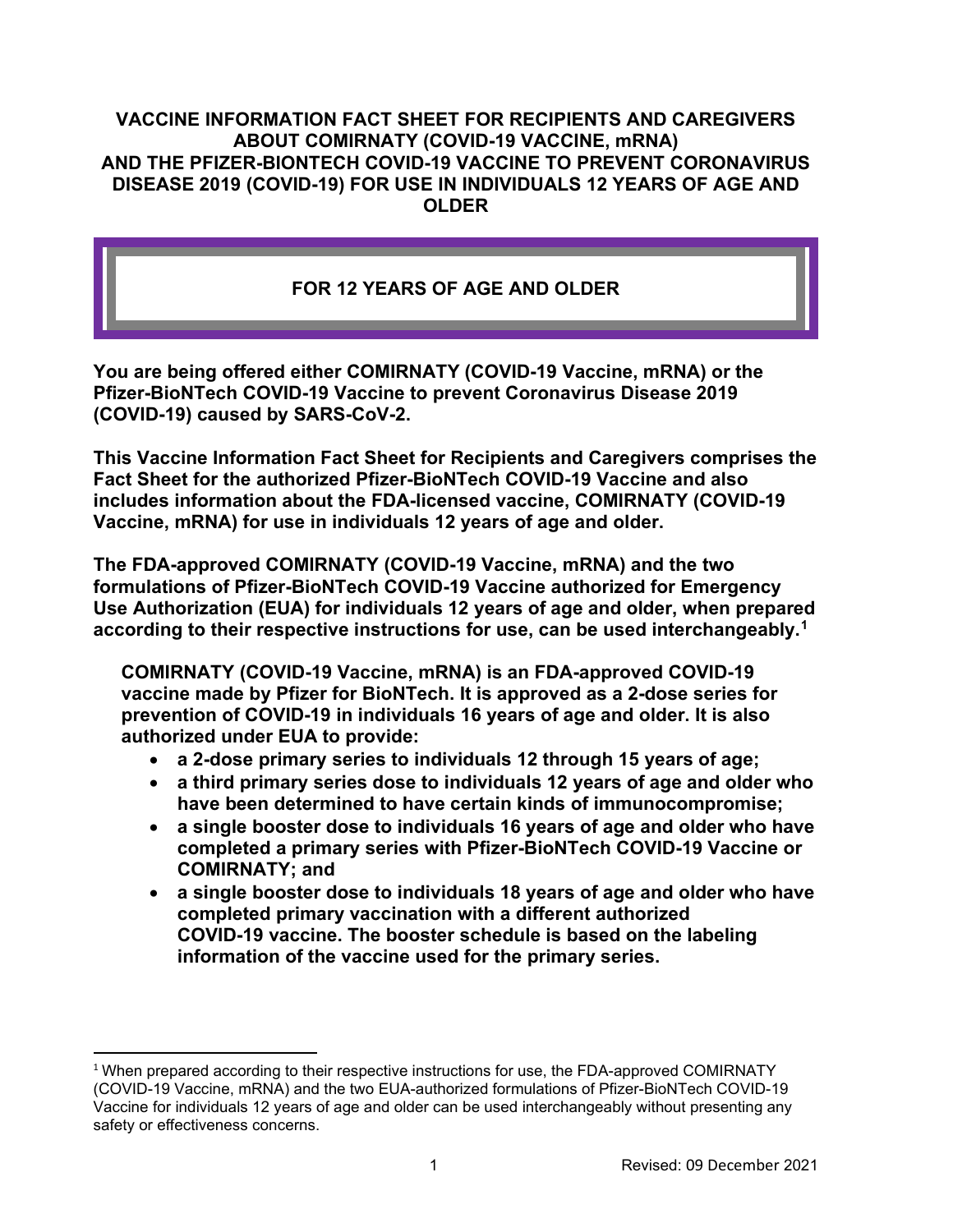**The Pfizer-BioNTech COVID-19 Vaccine has received EUA from FDA to provide:**

- **a 2-dose primary series to individuals 12 years of age and older;**
- **a third primary series dose to individuals 12 years of age and older who have been determined to have certain kinds of immunocompromise;**
- **a single booster dose to individuals 16 years of age and older who have completed a primary series with Pfizer-BioNTech COVID-19 Vaccine or COMIRNATY; and**
- **a single booster dose to individuals 18 years of age and older who have completed primary vaccination with a different authorized COVID-19 vaccine. The booster schedule is based on the labeling information of the vaccine used for the primary series.**

This Vaccine Information Fact Sheet contains information to help you understand the risks and benefits of COMIRNATY (COVID-19 Vaccine, mRNA) and the Pfizer-BioNTech COVID-19 Vaccine, which you may receive because there is currently a pandemic of COVID-19. Talk to your vaccination provider if you have questions.

This Fact Sheet may have been updated. For the most recent Fact Sheet, please see [www.cvdvaccine.com.](http://www.cvdvaccine.com/)

# **WHAT YOU NEED TO KNOW BEFORE YOU GET THIS VACCINE**

## **WHAT IS COVID-19?**

COVID-19 disease is caused by a coronavirus called SARS-CoV-2. You can get COVID-19 through contact with another person who has the virus. It is predominantly a respiratory illness that can affect other organs. People with COVID-19 have had a wide range of symptoms reported, ranging from mild symptoms to severe illness leading to death. Symptoms may appear 2 to 14 days after exposure to the virus. Symptoms may include: fever or chills; cough; shortness of breath; fatigue; muscle or body aches; headache; new loss of taste or smell; sore throat; congestion or runny nose; nausea or vomiting; diarrhea.

### **WHAT IS COMIRNATY (COVID-19 VACCINE, mRNA) AND HOW IS IT RELATED TO THE PFIZER-BIONTECH COVID-19 VACCINE?**

COMIRNATY (COVID-19 Vaccine, mRNA) and the Pfizer-BioNTech COVID-19 Vaccine when prepared according to their respective instructions for use, can be used interchangeably.

For more information on EUA, see the "**What is an Emergency Use Authorization (EUA)?**" section at the end of this Fact Sheet.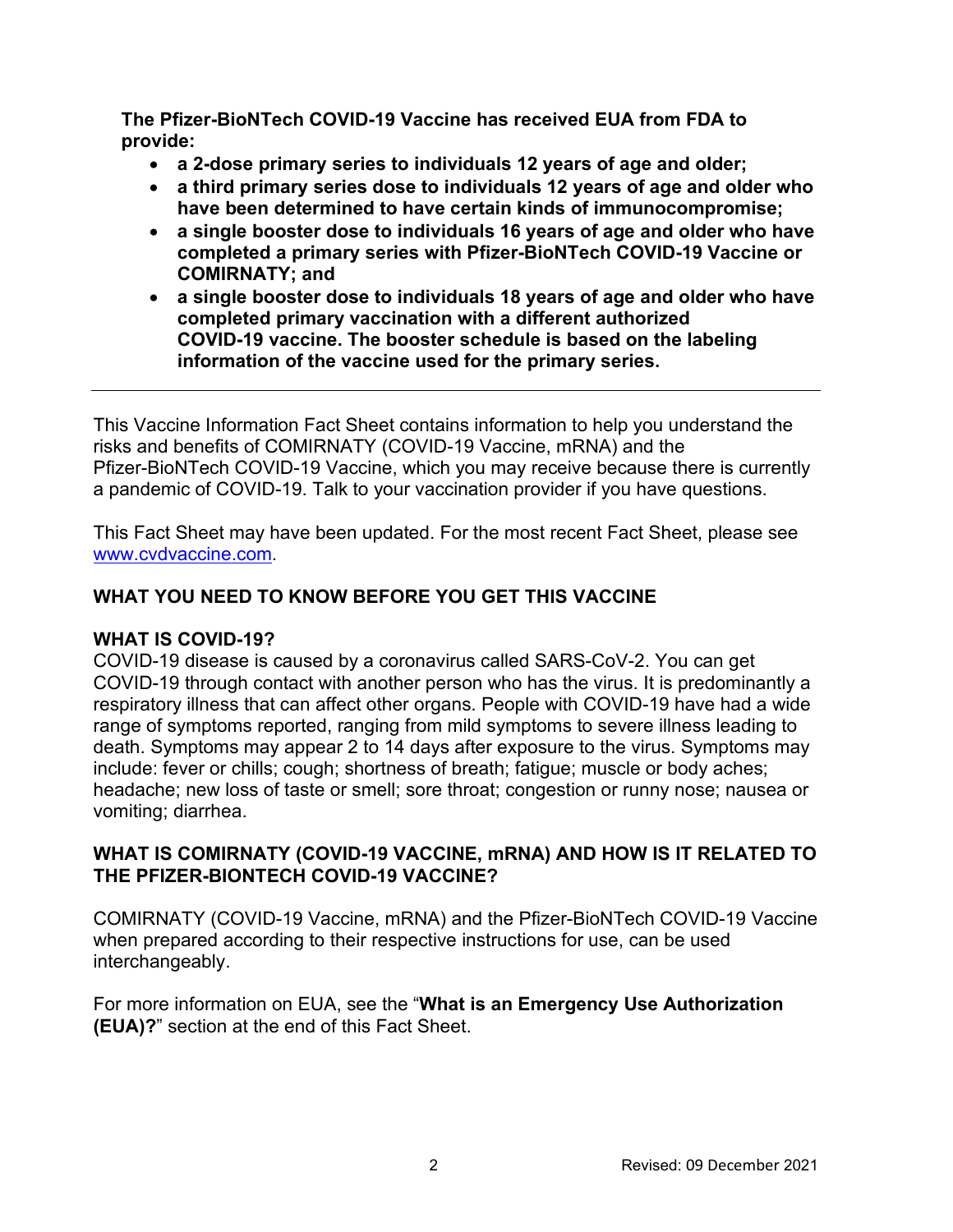## **WHAT SHOULD YOU MENTION TO YOUR VACCINATION PROVIDER BEFORE YOU GET THE VACCINE?**

#### **Tell the vaccination provider about all of your medical conditions, including if you:**

- have any allergies
- have had myocarditis (inflammation of the heart muscle) or pericarditis (inflammation of the lining outside the heart)
- have a fever
- have a bleeding disorder or are on a blood thinner
- are immunocompromised or are on a medicine that affects your immune system
- are pregnant or plan to become pregnant
- are breastfeeding
- have received another COVID-19 vaccine
- have ever fainted in association with an injection

# **HOW IS THE VACCINE GIVEN?**

The Pfizer-BioNTech COVID-19 Vaccine or COMIRNATY will be given to you as an injection into the muscle.

Primary Series: The vaccine is administered as a 2-dose series, 3 weeks apart. A third primary series dose may be administered at least 4 weeks after the second dose to individuals who are determined to have certain kinds of immunocompromise.

Booster Dose:

- A single booster dose of the vaccine may be administered at least 6 months after completion of a primary series of the Pfizer-BioNTech COVID-19 Vaccine or COMIRNATY to individuals 16 years of age and older.
- A single booster dose of the vaccine may be administered to individuals 18 years of age and older who have completed primary vaccination with a different authorized COVID-19 vaccine. Please check with your healthcare provider regarding timing of the booster dose.

The vaccine may not protect everyone.

# **WHO SHOULD NOT GET THE VACCINE?**

You should not get the vaccine if you:

- had a severe allergic reaction after a previous dose of this vaccine
- had a severe allergic reaction to any ingredient of this vaccine.

# **WHAT ARE THE INGREDIENTS IN THE VACCINES?**

COMIRNATY (COVID-19 Vaccine, mRNA) and the authorized formulations of the vaccine include the following ingredients:

• mRNA and lipids ((4-hydroxybutyl)azanediyl)bis(hexane-6,1-diyl)bis(2 hexyldecanoate), 2 [(polyethylene glycol)-2000]-N,N-ditetradecylacetamide, 1,2- Distearoyl-sn-glycero-3-phosphocholine, and cholesterol).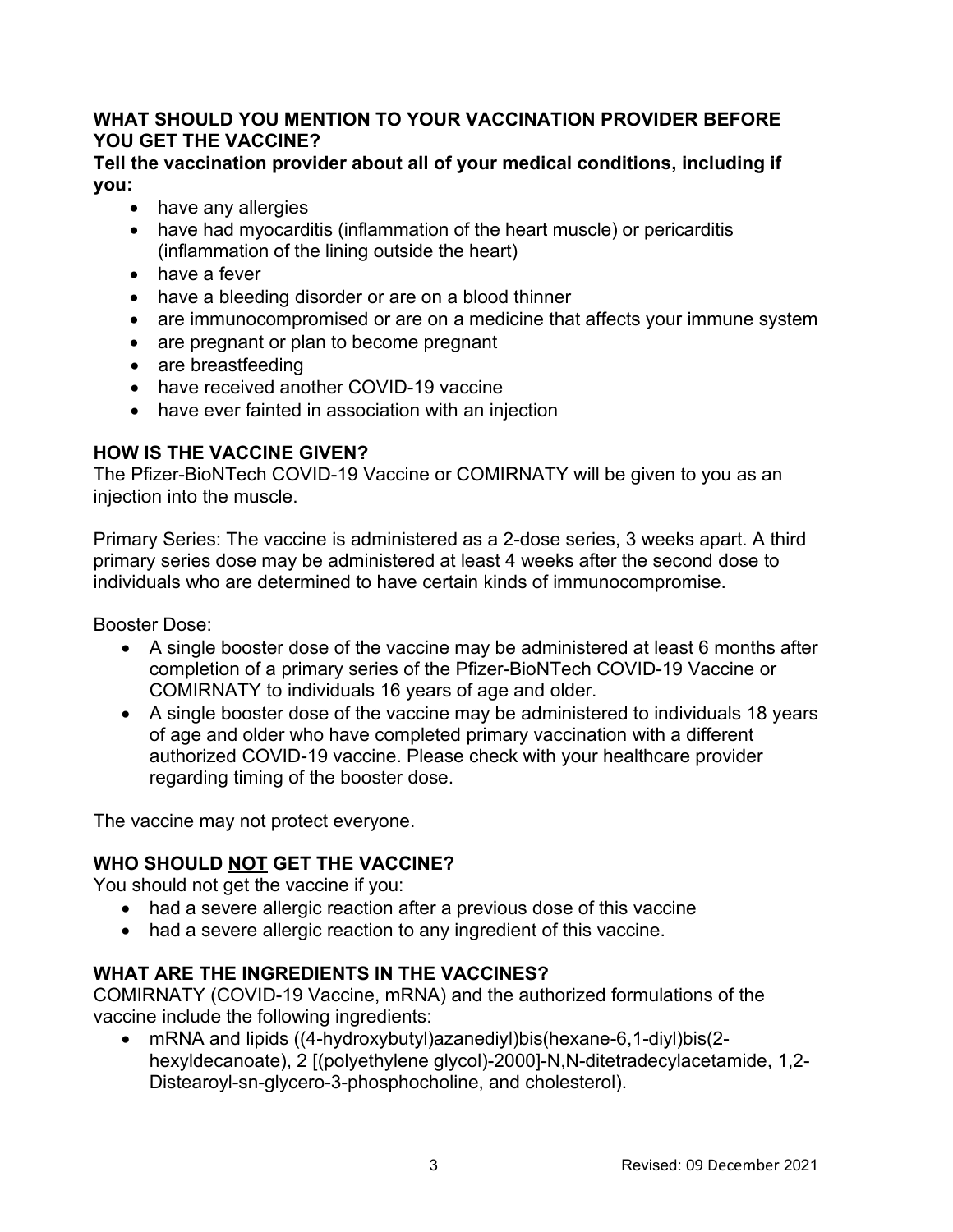Pfizer-BioNTech COVID-19 vaccines for individuals 12 years of age and older contain 1 of the following sets of additional ingredients; ask the vaccination provider which version is being administered:

• potassium chloride, monobasic potassium phosphate, sodium chloride, dibasic sodium phosphate dihydrate, and sucrose

OR

• tromethamine, tromethamine hydrochloride, and sucrose

COMIRNATY (COVID-19 Vaccine, mRNA) contains the following additional ingredients: potassium chloride, monobasic potassium phosphate, sodium chloride, dibasic sodium phosphate dihydrate, and sucrose.

# **HAS THE VACCINE BEEN USED BEFORE?**

Yes. In clinical trials, approximately 23,000 individuals 12 years of age and older have received at least 1 dose of the vaccine. Data from these clinical trials supported the Emergency Use Authorization of the Pfizer-BioNTech COVID-19 Vaccines and the approval of COMIRNATY (COVID-19 Vaccine, mRNA). Millions of individuals have received the vaccine under EUA since December 11, 2020. The vaccine that is authorized for use in individuals 12 years of age and older includes two formulations; one that was studied in clinical trials and used under EUA, and one with the same mRNA and lipids but different inactive ingredients. The use of the different inactive ingredients helps stabilize the vaccine under refrigerated temperatures and the formulation can be administered without dilution.

## **WHAT ARE THE BENEFITS OF THE VACCINE?**

The vaccine has been shown to prevent COVID-19.

The duration of protection against COVID-19 is currently unknown.

## **WHAT ARE THE RISKS OF THE VACCINE?**

There is a remote chance that the vaccine could cause a severe allergic reaction. A severe allergic reaction would usually occur within a few minutes to 1 hour after getting a dose of the vaccine. For this reason, your vaccination provider may ask you to stay at the place where you received your vaccine for monitoring after vaccination. Signs of a severe allergic reaction can include:

- Difficulty breathing
- Swelling of your face and throat
- A fast heartbeat
- A bad rash all over your body
- Dizziness and weakness

Myocarditis (inflammation of the heart muscle) and pericarditis (inflammation of the lining outside the heart) have occurred in some people who have received the vaccine, more commonly in males under 40 years of age than among females and older males. In most of these people, symptoms began within a few days following receipt of the second dose of vaccine. The chance of having this occur is very low. You should seek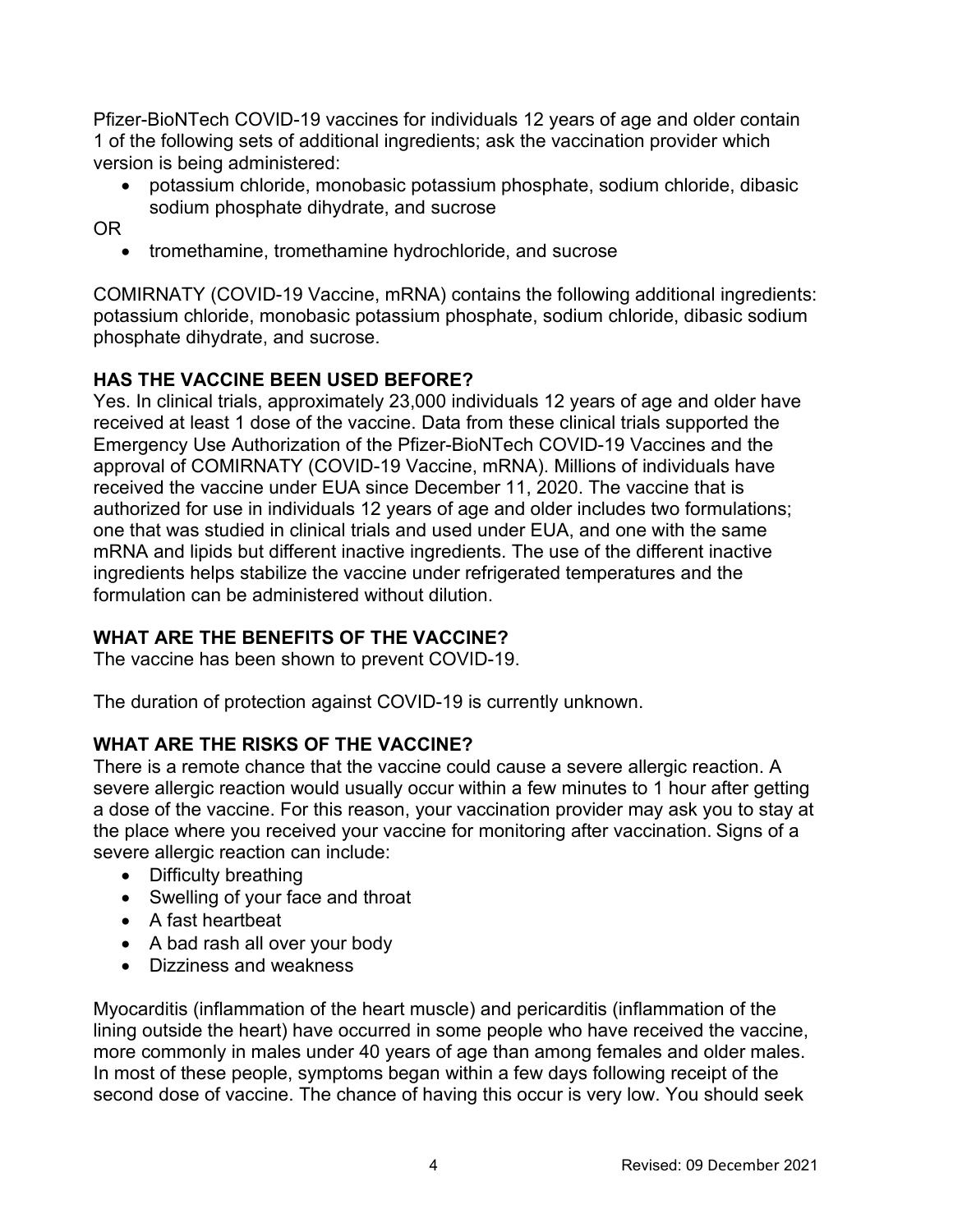medical attention right away if you have any of the following symptoms after receiving the vaccine:

- Chest pain
- Shortness of breath
- Feelings of having a fast-beating, fluttering, or pounding heart

Side effects that have been reported with the vaccine include:

- severe allergic reactions
- non-severe allergic reactions such as rash, itching, hives, or swelling of the face
- myocarditis (inflammation of the heart muscle)
- pericarditis (inflammation of the lining outside the heart)
- injection site pain
- tiredness
- headache
- muscle pain
- chills
- joint pain
- fever
- injection site swelling
- injection site redness
- nausea
- feeling unwell
- swollen lymph nodes (lymphadenopathy)
- decreased appetite
- diarrhea
- vomiting
- arm pain
- fainting in association with injection of the vaccine

These may not be all the possible side effects of the vaccine. Serious and unexpected side effects may occur. The possible side effects of the vaccine are still being studied in clinical trials.

## **WHAT SHOULD I DO ABOUT SIDE EFFECTS?**

If you experience a severe allergic reaction, call 9-1-1, or go to the nearest hospital.

Call the vaccination provider or your healthcare provider if you have any side effects that bother you or do not go away.

Report vaccine side effects to FDA/CDC Vaccine Adverse Event Reporting System (VAERS). The VAERS toll-free number is 1-800-822-7967 or report online to [https://vaers.hhs.gov/reportevent.html.](https://vaers.hhs.gov/reportevent.html) Please include either "COMIRNATY (COVID-19 Vaccine, mRNA)" or "Pfizer-BioNTech COVID-19 Vaccine EUA", as appropriate, in the first line of box #18 of the report form.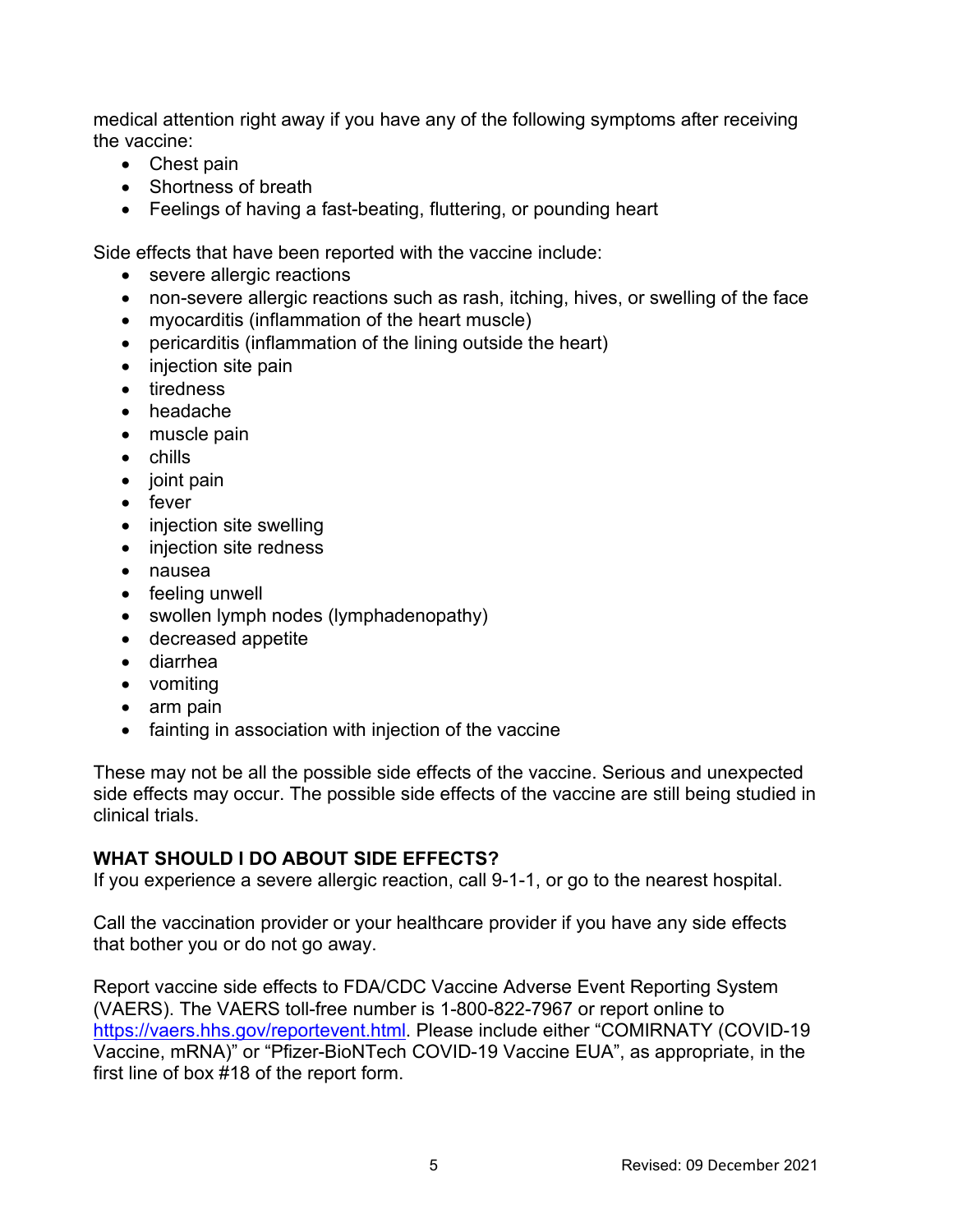In addition, you can report side effects to Pfizer Inc. at the contact information provided below.

| Website                       | <b>Fax number</b> | Telephone number |
|-------------------------------|-------------------|------------------|
| www.pfizersafetyreporting.com | 1-866-635-8337    | 1-800-438-1985   |

You may also be given an option to enroll in v-safe. V-safe is a new voluntary smartphone-based tool that uses text messaging and web surveys to check in with people who have been vaccinated to identify potential side effects after COVID-19 vaccination. V-safe asks questions that help CDC monitor the safety of COVID-19 vaccines. V-safe also provides second-dose reminders if needed and live telephone follow-up by CDC if participants report a significant health impact following COVID-19 vaccination. For more information on how to sign up, visit: [www.cdc.gov/vsafe.](https://urldefense.proofpoint.com/v2/url?u=http-3A__www.cdc.gov_vsafe&d=DwMF-g&c=UE1eNsedaKncO0Yl_u8bfw&r=iggimxFo1bnCoTNHtFHht7zBjWLmMD5xyYOHusHEMRA&m=NUusRcDWxrAYwskpVPikFjIp1YMB1upPlqmEqHLqywo&s=ZgZDg3kpZyGQV82QCF-MKAMdQ9UDWQqf3K-6eMVizRE&e=)

#### **WHAT IF I DECIDE NOT TO GET COMIRNATY (COVID-19 VACCINE, mRNA) OR THE PFIZER-BIONTECH COVID-19 VACCINE?**

Under the EUA, it is your choice to receive or not receive the vaccine. Should you decide not to receive it, it will not change your standard medical care.

### **ARE OTHER CHOICES AVAILABLE FOR PREVENTING COVID-19 BESIDES COMIRNATY (COVID-19 VACCINE, mRNA) OR THE PFIZER-BIONTECH COVID-19 VACCINE?**

Other vaccines to prevent COVID-19 may be available under Emergency Use Authorization.

#### **CAN I RECEIVE THE COMIRNATY (COVID-19 VACCINE, mRNA) OR PFIZER-BIONTECH COVID-19 VACCINE AT THE SAME TIME AS OTHER VACCINES?**

Data have not yet been submitted to FDA on administration of COMIRNATY (COVID-19 Vaccine, mRNA) or the Pfizer-BioNTech COVID-19 Vaccine at the same time with other vaccines. If you are considering receiving COMIRNATY (COVID-19 Vaccine, mRNA) or the Pfizer-BioNTech COVID-19 Vaccine with other vaccines, discuss your options with your healthcare provider.

## **WHAT IF I AM IMMUNOCOMPROMISED?**

If you are immunocompromised, you may receive a third dose of the vaccine. The third dose may still not provide full immunity to COVID-19 in people who are immunocompromised, and you should continue to maintain physical precautions to help prevent COVID-19. In addition, your close contacts should be vaccinated as appropriate.

## **WHAT IF I AM PREGNANT OR BREASTFEEDING?**

If you are pregnant or breastfeeding, discuss your options with your healthcare provider.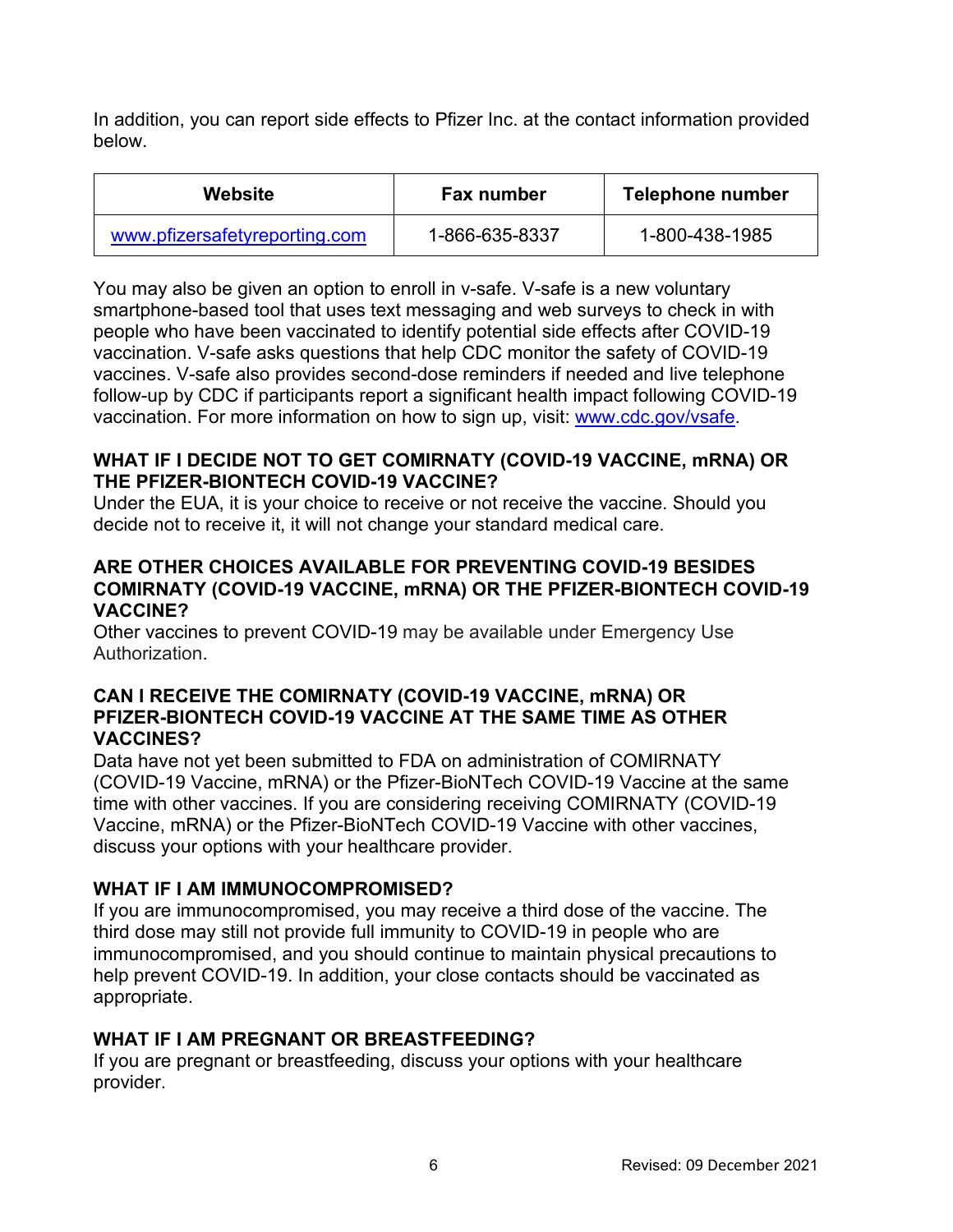## **WILL THE VACCINE GIVE ME COVID-19?**

No. The vaccine does not contain SARS-CoV-2 and cannot give you COVID-19.

#### **KEEP YOUR VACCINATION CARD**

When you get your first dose, you will get a vaccination card to show you when to return for your next dose(s) of the vaccine. Remember to bring your card when you return.

#### **ADDITIONAL INFORMATION**

If you have questions, visit the website or call the telephone number provided below.

To access the most recent Fact Sheets, please scan the QR code provided below.

| <b>Global website</b> | <b>Telephone number</b>              |  |
|-----------------------|--------------------------------------|--|
| www.cvdvaccine.com    |                                      |  |
|                       | 1-877-829-2619<br>$(1-877-VAX-CO19)$ |  |

#### **HOW CAN I LEARN MORE?**

- Ask the vaccination provider.
- Visit CDC at [https://www.cdc.gov/coronavirus/2019-ncov/index.html.](https://www.cdc.gov/coronavirus/2019-ncov/index.html)
- Visit FDA at [https://www.fda.gov/emergency-preparedness-and-response/mcm](https://www.fda.gov/emergency-preparedness-and-response/mcm-legal-regulatory-and-policy-framework/emergency-use-authorization)[legal-regulatory-and-policy-framework/emergency-use-authorization.](https://www.fda.gov/emergency-preparedness-and-response/mcm-legal-regulatory-and-policy-framework/emergency-use-authorization)
- Contact your local or state public health department.

## **WHERE WILL MY VACCINATION INFORMATION BE RECORDED?**

The vaccination provider may include your vaccination information in your state/local jurisdiction's Immunization Information System (IIS) or other designated system. This will ensure that you receive the same vaccine when you return for the second dose. For more information about IISs visit:<https://www.cdc.gov/vaccines/programs/iis/about.html>.

### **CAN I BE CHARGED AN ADMINISTRATION FEE FOR RECEIPT OF THE COVID-19 VACCINE?**

No. At this time, the provider cannot charge you for a vaccine dose and you cannot be charged an out-of-pocket vaccine administration fee or any other fee if only receiving a COVID-19 vaccination. However, vaccination providers may seek appropriate reimbursement from a program or plan that covers COVID-19 vaccine administration fees for the vaccine recipient (private insurance, Medicare, Medicaid, Health Resources & Services Administration [HRSA] COVID-19 Uninsured Program for noninsured recipients).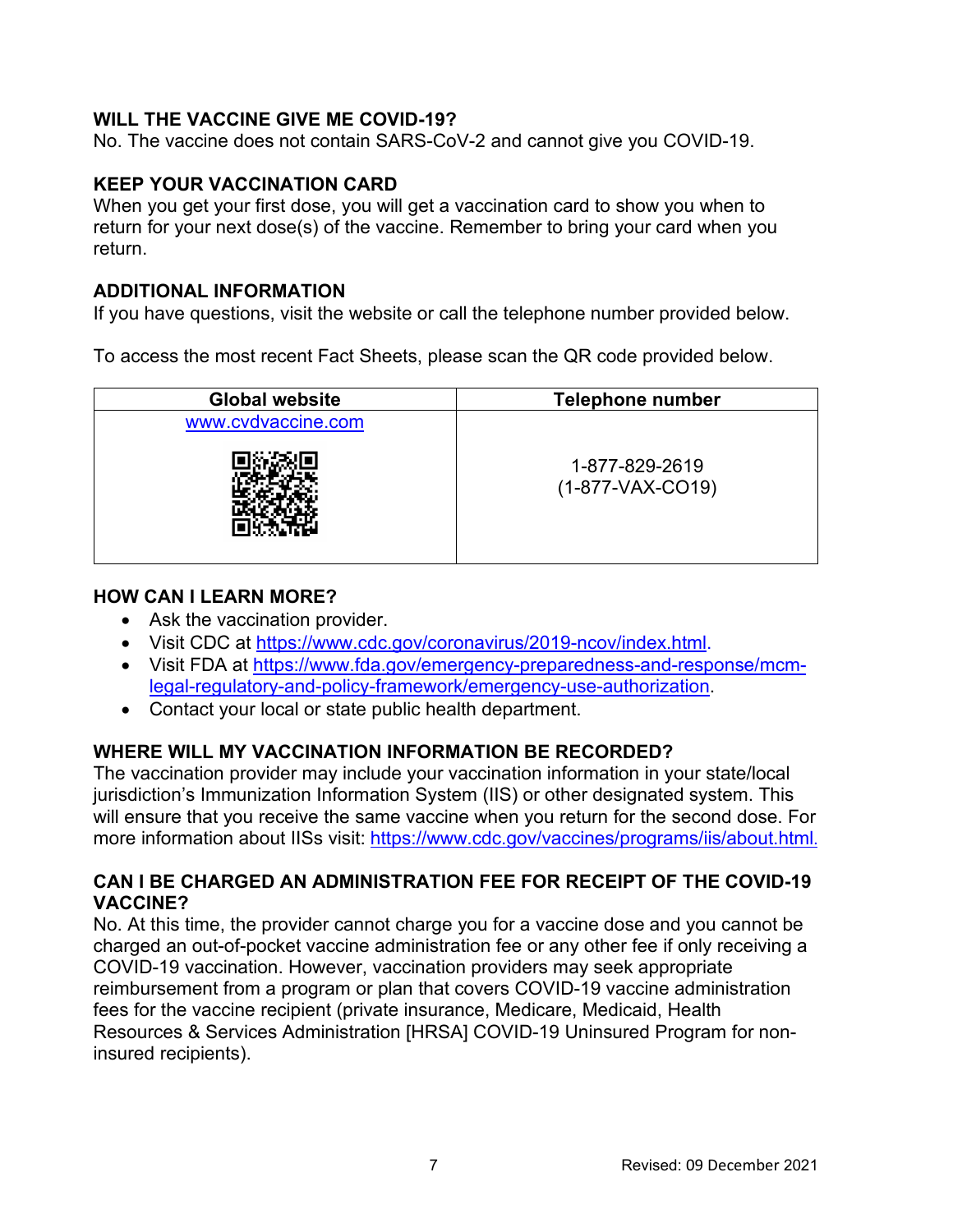# **WHERE CAN I REPORT CASES OF SUSPECTED FRAUD?**

Individuals becoming aware of any potential violations of the CDC COVID-19 Vaccination Program requirements are encouraged to report them to the Office of the Inspector General, U.S. Department of Health and Human Services, at 1-800-HHS-TIPS or [https://TIPS.HHS.GOV.](https://tips.hhs.gov/)

### **WHAT IS THE COUNTERMEASURES INJURY COMPENSATION PROGRAM?**

The Countermeasures Injury Compensation Program (CICP) is a federal program that may help pay for costs of medical care and other specific expenses of certain people who have been seriously injured by certain medicines or vaccines, including this vaccine. Generally, a claim must be submitted to the CICP within one (1) year from the date of receiving the vaccine. To learn more about this program, visit [www.hrsa.gov/cicp/](http://www.hrsa.gov/cicp/) or call 1-855-266-2427.

### **WHAT IS AN EMERGENCY USE AUTHORIZATION (EUA)?**

An Emergency Use Authorization (EUA) is a mechanism to facilitate the availability and use of medical products, including vaccines, during public health emergencies, such as the current COVID-19 pandemic. An EUA is supported by a Secretary of Health and Human Services (HHS) declaration that circumstances exist to justify the emergency use of drugs and biological products during the COVID-19 pandemic.

The FDA may issue an EUA when certain criteria are met, which includes that there are no adequate, approved, available alternatives. In addition, the FDA decision is based on the totality of scientific evidence available showing that the product may be effective to prevent COVID-19 during the COVID-19 pandemic and that the known and potential benefits of the product outweigh the known and potential risks of the product. All of these criteria must be met to allow for the product to be used in the treatment of patients during the COVID-19 pandemic.